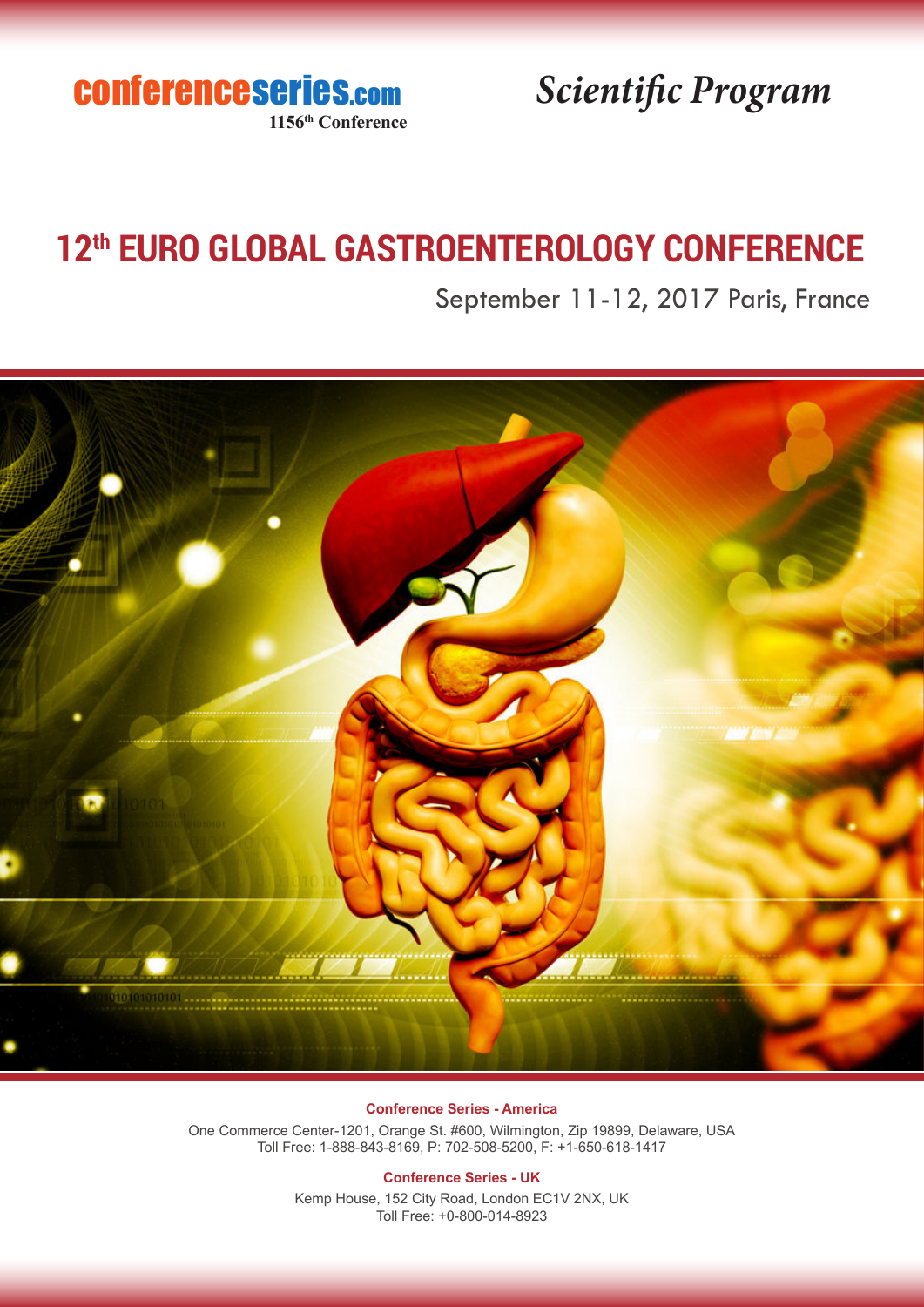**08:30-09:00 Registrations**

**Day 1 September 11, 2017**

**Amphitheatre**

## conferenceseries.com 09:00-09:30 Opening Ceremony

|                 | <b>Keynote Forum</b>                                                                                                                                                                                                     |
|-----------------|--------------------------------------------------------------------------------------------------------------------------------------------------------------------------------------------------------------------------|
| 09:30-10:15     | <b>Introduction</b><br>Title: How can clinician be precise in era of precision medicine? Case of colon cancer<br>Hassan Ashktorab, Howard Univeristy Cancer Center, USA                                                  |
|                 | Networking and Refreshments Break 10:15-10:30 @ Foyer                                                                                                                                                                    |
| $10:30 - 11:15$ | Title: The importance of neuronal serotonin in colonic motor patterns<br>Terence K Smith, University of Nevada, USA                                                                                                      |
|                 | <b>Panel Discussion</b>                                                                                                                                                                                                  |
|                 | Group Photo @ 11:15-11:20                                                                                                                                                                                                |
| 11:20-12:05     | Title: Shocking the GI Tract: Electrical stimulation from top to bottom<br>Steven Teich, Nationwide Children's Hospital/Levin Children's Hospital, USA                                                                   |
|                 | Sessions: Gastrointestinal Cancers   Gastrointestinal Complications in Diabetes Clinical Advances in                                                                                                                     |
|                 | Liver Diseases   Genetics and Molecular Biology in Gastroenterology                                                                                                                                                      |
|                 | Session Chair: Hassan Ashktorab, Howard Univeristy Cancer Center, USA<br>Session Co-chair: Terence Smith, University of Nevada, USA                                                                                      |
|                 | <b>Session Introduction</b>                                                                                                                                                                                              |
|                 | <b>Title: Probiotics and chronic liver diseases</b>                                                                                                                                                                      |
| 12:05-12:30     | Leopoldo R. Arosemena, University of Miami, USA                                                                                                                                                                          |
| 12:30-12:55     | Title: Liver disease and pharmacotherapy for alcoholism                                                                                                                                                                  |
|                 | Mike McDonough, Western Hospital, Australia                                                                                                                                                                              |
| 12:55-13:20     | "Title: Personalized traditional Chinese medicine plus nucleoside analogues<br>anti-HBV infection therapy and simulations"                                                                                               |
|                 | Lequan Min, University of Science and Technology Beijing, China                                                                                                                                                          |
|                 | Lunch Break 13:20-14:05 @ Sunset 2                                                                                                                                                                                       |
| 14:05-14:30     | Title: The role of microbial modification of bile acids for host-microbe cross talk in a cohort<br>of crohns disease and ulcerative colitis                                                                              |
|                 | Susan Joyce, University College Cork, Ireland                                                                                                                                                                            |
|                 | Title: Obesity is associated with increased risk for arterial and venous thromboembolism<br>14:30-14:55 among inflammatory bowel disease patients                                                                        |
|                 | Pearl Princess Uy, University of Connecticut Health Center, USA                                                                                                                                                          |
| 14:55-15:20     | Title: Toward understanding the molecular basis of esophageal squamous cell carcinoma<br>Ming-Rong Wang, National Cancer Hospital, China                                                                                 |
| 15:20-15:45     | Title: Screening for Lynch Syndrome in young Saudi colorectal cancer patients using<br>microsatellite instability testing and next generation sequencing<br>Masood Alqahtani, University Of Western Australia, Australia |
|                 | Networking and Refreshments Break 15:45-16:00 @ Foyer                                                                                                                                                                    |
| 16:00-16:25     | Title: Clinical features of gastric outlet obstruction in kigali, rwanda                                                                                                                                                 |
|                 | Placide Kamali, Centre Hospitalier University, Rwanda                                                                                                                                                                    |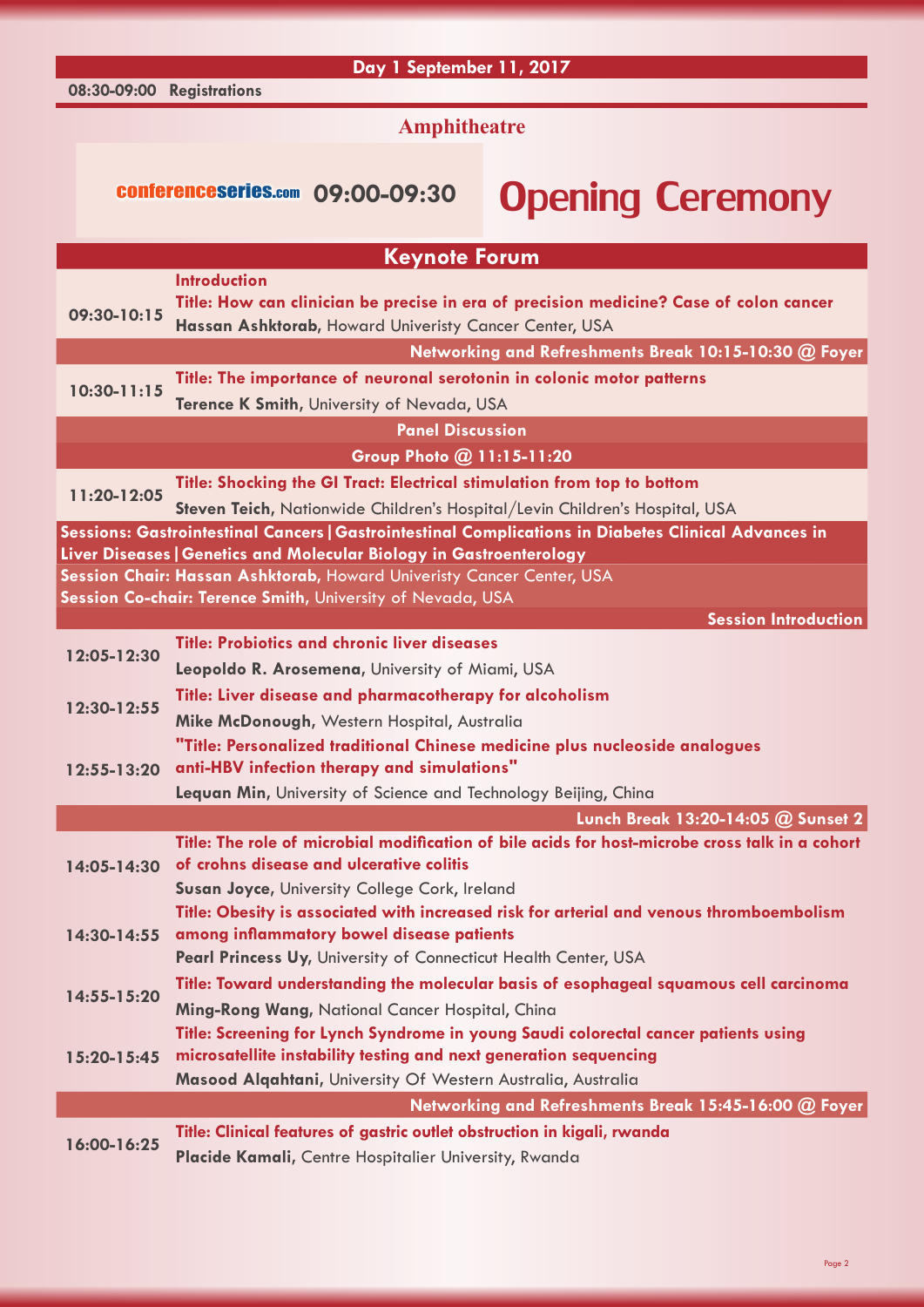**Title: Hepatoprotective effect of glycyrrhizin and omega-3 fatty acids on nuclear factor-**κ**B** 

**16:25-16:50 pathway in thioacetamide-induced fibrosis in rats Laila A Eissa,** Mansoura University, Egypt

**Panel Discussion**

| <b>Amphitheatre</b><br><b>Keynote Forum</b><br>Title: Hippocrates was Right! All disease begins in the gut: New insights at the forefront<br>10:00-11:30 of Gastroenterology<br>Steven Gundry, Loma Linda University School of Medicine, USA<br><b>Panel Discussion</b><br><b>Group Photo</b><br>Networking and Refreshments Break 11:30-11:45 @ Foyer<br><b>Title: Transabdominal Sonography of the Stomach &amp; Duodenum</b><br>11:45-12:30<br>Vikas Leelavati Balasaheb Jadhav, Dr. D Y Patil University, India<br>Sessions: Gastroenterology   Microbiota in health and gastrointestinal disease   Digestive<br><b>Diseases   Others</b><br><b>Session Introduction</b><br><b>Title: Transabdominal Sonography of the Small &amp; Large Intestines</b><br>12:30-12:55<br>Vikas Leelavati Balasaheb Jadhav, Dr. D Y Patil University, India<br>Title: Turning Chemical and Pharmaceutical to multi Drug Formulation<br>12:55-13:20<br>Fadoorn Innocent, University of California, USA<br>Lunch Break 13:20-14:05 @ Sunset 2<br>Title: Outcomes of endoscopic ultrasound-guided biliary drainage: an updated meta-<br>analysis<br>14:05-14:30<br>Abdellah Hedjoudje, University Hospital of Besancon, France<br>Title: An evaluation of Gastro laryngeal Tube (GLT) in patients undergoing ERCP under<br>general anaesthesia and its comparison with endotracheal intubation<br>14:30-14:55<br>Deepak Kumar Sreevastava, All India Institute of Medical Sciences (AllMS), India<br>Title: Impact of bariatric surgery in adolescent population: AIIMS Experience<br>14:55-15:20<br>Sandeep Aggarwal, All India Institute of Medical Sciences (AllMS), India<br>Poster Presentation 15:20-16:20 @ Foyer<br>Title: The caga and vaca genes of helicobacter pylori antibiotics resistance isolated from<br>gastritis and peptic ulcer pediatric patients in vietnam<br><b>GCP 01</b><br>Thi-Ut Nguyen, National Pediatric Hospital, Vietnam<br>Title: In the view of helicobacter pylori, eating habits and perceptions about eating<br>animal originated raw foods, in Izmir Turkey<br><b>GCP 02</b><br>Eda Yaldırak, Dokuz Eylul University, Turkey<br>Title: Association between colorectal adenoma and hand grip strength<br><b>GCP 03</b><br>Ji Hyun Moon, Jeju National University Hospital, Korea<br>Title: Rosehip in treatment of Non-alcoholic fatty liver disease<br><b>GCP 04</b><br>Hadis Sabour, Tehran University of Medical Sciences, Iran<br>Title: Primary and validation of a nomogram for predicting survival in pancreatic ductal<br>adenocarcinoma patients with no distant metastasis: a large scale population-based<br><b>GCP 05</b><br>estimates |  |                                  |  |
|----------------------------------------------------------------------------------------------------------------------------------------------------------------------------------------------------------------------------------------------------------------------------------------------------------------------------------------------------------------------------------------------------------------------------------------------------------------------------------------------------------------------------------------------------------------------------------------------------------------------------------------------------------------------------------------------------------------------------------------------------------------------------------------------------------------------------------------------------------------------------------------------------------------------------------------------------------------------------------------------------------------------------------------------------------------------------------------------------------------------------------------------------------------------------------------------------------------------------------------------------------------------------------------------------------------------------------------------------------------------------------------------------------------------------------------------------------------------------------------------------------------------------------------------------------------------------------------------------------------------------------------------------------------------------------------------------------------------------------------------------------------------------------------------------------------------------------------------------------------------------------------------------------------------------------------------------------------------------------------------------------------------------------------------------------------------------------------------------------------------------------------------------------------------------------------------------------------------------------------------------------------------------------------------------------------------------------------------------------------------------------------------------------------------------------------------------------------------------------------------------------------------------------------------------------------------------------------------------------------------------------------------------------------------------|--|----------------------------------|--|
|                                                                                                                                                                                                                                                                                                                                                                                                                                                                                                                                                                                                                                                                                                                                                                                                                                                                                                                                                                                                                                                                                                                                                                                                                                                                                                                                                                                                                                                                                                                                                                                                                                                                                                                                                                                                                                                                                                                                                                                                                                                                                                                                                                                                                                                                                                                                                                                                                                                                                                                                                                                                                                                                            |  | Day 2 September 12, 2017         |  |
|                                                                                                                                                                                                                                                                                                                                                                                                                                                                                                                                                                                                                                                                                                                                                                                                                                                                                                                                                                                                                                                                                                                                                                                                                                                                                                                                                                                                                                                                                                                                                                                                                                                                                                                                                                                                                                                                                                                                                                                                                                                                                                                                                                                                                                                                                                                                                                                                                                                                                                                                                                                                                                                                            |  |                                  |  |
|                                                                                                                                                                                                                                                                                                                                                                                                                                                                                                                                                                                                                                                                                                                                                                                                                                                                                                                                                                                                                                                                                                                                                                                                                                                                                                                                                                                                                                                                                                                                                                                                                                                                                                                                                                                                                                                                                                                                                                                                                                                                                                                                                                                                                                                                                                                                                                                                                                                                                                                                                                                                                                                                            |  |                                  |  |
|                                                                                                                                                                                                                                                                                                                                                                                                                                                                                                                                                                                                                                                                                                                                                                                                                                                                                                                                                                                                                                                                                                                                                                                                                                                                                                                                                                                                                                                                                                                                                                                                                                                                                                                                                                                                                                                                                                                                                                                                                                                                                                                                                                                                                                                                                                                                                                                                                                                                                                                                                                                                                                                                            |  |                                  |  |
|                                                                                                                                                                                                                                                                                                                                                                                                                                                                                                                                                                                                                                                                                                                                                                                                                                                                                                                                                                                                                                                                                                                                                                                                                                                                                                                                                                                                                                                                                                                                                                                                                                                                                                                                                                                                                                                                                                                                                                                                                                                                                                                                                                                                                                                                                                                                                                                                                                                                                                                                                                                                                                                                            |  |                                  |  |
|                                                                                                                                                                                                                                                                                                                                                                                                                                                                                                                                                                                                                                                                                                                                                                                                                                                                                                                                                                                                                                                                                                                                                                                                                                                                                                                                                                                                                                                                                                                                                                                                                                                                                                                                                                                                                                                                                                                                                                                                                                                                                                                                                                                                                                                                                                                                                                                                                                                                                                                                                                                                                                                                            |  |                                  |  |
|                                                                                                                                                                                                                                                                                                                                                                                                                                                                                                                                                                                                                                                                                                                                                                                                                                                                                                                                                                                                                                                                                                                                                                                                                                                                                                                                                                                                                                                                                                                                                                                                                                                                                                                                                                                                                                                                                                                                                                                                                                                                                                                                                                                                                                                                                                                                                                                                                                                                                                                                                                                                                                                                            |  |                                  |  |
|                                                                                                                                                                                                                                                                                                                                                                                                                                                                                                                                                                                                                                                                                                                                                                                                                                                                                                                                                                                                                                                                                                                                                                                                                                                                                                                                                                                                                                                                                                                                                                                                                                                                                                                                                                                                                                                                                                                                                                                                                                                                                                                                                                                                                                                                                                                                                                                                                                                                                                                                                                                                                                                                            |  |                                  |  |
|                                                                                                                                                                                                                                                                                                                                                                                                                                                                                                                                                                                                                                                                                                                                                                                                                                                                                                                                                                                                                                                                                                                                                                                                                                                                                                                                                                                                                                                                                                                                                                                                                                                                                                                                                                                                                                                                                                                                                                                                                                                                                                                                                                                                                                                                                                                                                                                                                                                                                                                                                                                                                                                                            |  |                                  |  |
|                                                                                                                                                                                                                                                                                                                                                                                                                                                                                                                                                                                                                                                                                                                                                                                                                                                                                                                                                                                                                                                                                                                                                                                                                                                                                                                                                                                                                                                                                                                                                                                                                                                                                                                                                                                                                                                                                                                                                                                                                                                                                                                                                                                                                                                                                                                                                                                                                                                                                                                                                                                                                                                                            |  |                                  |  |
|                                                                                                                                                                                                                                                                                                                                                                                                                                                                                                                                                                                                                                                                                                                                                                                                                                                                                                                                                                                                                                                                                                                                                                                                                                                                                                                                                                                                                                                                                                                                                                                                                                                                                                                                                                                                                                                                                                                                                                                                                                                                                                                                                                                                                                                                                                                                                                                                                                                                                                                                                                                                                                                                            |  |                                  |  |
|                                                                                                                                                                                                                                                                                                                                                                                                                                                                                                                                                                                                                                                                                                                                                                                                                                                                                                                                                                                                                                                                                                                                                                                                                                                                                                                                                                                                                                                                                                                                                                                                                                                                                                                                                                                                                                                                                                                                                                                                                                                                                                                                                                                                                                                                                                                                                                                                                                                                                                                                                                                                                                                                            |  |                                  |  |
|                                                                                                                                                                                                                                                                                                                                                                                                                                                                                                                                                                                                                                                                                                                                                                                                                                                                                                                                                                                                                                                                                                                                                                                                                                                                                                                                                                                                                                                                                                                                                                                                                                                                                                                                                                                                                                                                                                                                                                                                                                                                                                                                                                                                                                                                                                                                                                                                                                                                                                                                                                                                                                                                            |  |                                  |  |
|                                                                                                                                                                                                                                                                                                                                                                                                                                                                                                                                                                                                                                                                                                                                                                                                                                                                                                                                                                                                                                                                                                                                                                                                                                                                                                                                                                                                                                                                                                                                                                                                                                                                                                                                                                                                                                                                                                                                                                                                                                                                                                                                                                                                                                                                                                                                                                                                                                                                                                                                                                                                                                                                            |  |                                  |  |
|                                                                                                                                                                                                                                                                                                                                                                                                                                                                                                                                                                                                                                                                                                                                                                                                                                                                                                                                                                                                                                                                                                                                                                                                                                                                                                                                                                                                                                                                                                                                                                                                                                                                                                                                                                                                                                                                                                                                                                                                                                                                                                                                                                                                                                                                                                                                                                                                                                                                                                                                                                                                                                                                            |  |                                  |  |
|                                                                                                                                                                                                                                                                                                                                                                                                                                                                                                                                                                                                                                                                                                                                                                                                                                                                                                                                                                                                                                                                                                                                                                                                                                                                                                                                                                                                                                                                                                                                                                                                                                                                                                                                                                                                                                                                                                                                                                                                                                                                                                                                                                                                                                                                                                                                                                                                                                                                                                                                                                                                                                                                            |  |                                  |  |
|                                                                                                                                                                                                                                                                                                                                                                                                                                                                                                                                                                                                                                                                                                                                                                                                                                                                                                                                                                                                                                                                                                                                                                                                                                                                                                                                                                                                                                                                                                                                                                                                                                                                                                                                                                                                                                                                                                                                                                                                                                                                                                                                                                                                                                                                                                                                                                                                                                                                                                                                                                                                                                                                            |  |                                  |  |
|                                                                                                                                                                                                                                                                                                                                                                                                                                                                                                                                                                                                                                                                                                                                                                                                                                                                                                                                                                                                                                                                                                                                                                                                                                                                                                                                                                                                                                                                                                                                                                                                                                                                                                                                                                                                                                                                                                                                                                                                                                                                                                                                                                                                                                                                                                                                                                                                                                                                                                                                                                                                                                                                            |  |                                  |  |
|                                                                                                                                                                                                                                                                                                                                                                                                                                                                                                                                                                                                                                                                                                                                                                                                                                                                                                                                                                                                                                                                                                                                                                                                                                                                                                                                                                                                                                                                                                                                                                                                                                                                                                                                                                                                                                                                                                                                                                                                                                                                                                                                                                                                                                                                                                                                                                                                                                                                                                                                                                                                                                                                            |  |                                  |  |
|                                                                                                                                                                                                                                                                                                                                                                                                                                                                                                                                                                                                                                                                                                                                                                                                                                                                                                                                                                                                                                                                                                                                                                                                                                                                                                                                                                                                                                                                                                                                                                                                                                                                                                                                                                                                                                                                                                                                                                                                                                                                                                                                                                                                                                                                                                                                                                                                                                                                                                                                                                                                                                                                            |  |                                  |  |
|                                                                                                                                                                                                                                                                                                                                                                                                                                                                                                                                                                                                                                                                                                                                                                                                                                                                                                                                                                                                                                                                                                                                                                                                                                                                                                                                                                                                                                                                                                                                                                                                                                                                                                                                                                                                                                                                                                                                                                                                                                                                                                                                                                                                                                                                                                                                                                                                                                                                                                                                                                                                                                                                            |  |                                  |  |
|                                                                                                                                                                                                                                                                                                                                                                                                                                                                                                                                                                                                                                                                                                                                                                                                                                                                                                                                                                                                                                                                                                                                                                                                                                                                                                                                                                                                                                                                                                                                                                                                                                                                                                                                                                                                                                                                                                                                                                                                                                                                                                                                                                                                                                                                                                                                                                                                                                                                                                                                                                                                                                                                            |  |                                  |  |
|                                                                                                                                                                                                                                                                                                                                                                                                                                                                                                                                                                                                                                                                                                                                                                                                                                                                                                                                                                                                                                                                                                                                                                                                                                                                                                                                                                                                                                                                                                                                                                                                                                                                                                                                                                                                                                                                                                                                                                                                                                                                                                                                                                                                                                                                                                                                                                                                                                                                                                                                                                                                                                                                            |  |                                  |  |
|                                                                                                                                                                                                                                                                                                                                                                                                                                                                                                                                                                                                                                                                                                                                                                                                                                                                                                                                                                                                                                                                                                                                                                                                                                                                                                                                                                                                                                                                                                                                                                                                                                                                                                                                                                                                                                                                                                                                                                                                                                                                                                                                                                                                                                                                                                                                                                                                                                                                                                                                                                                                                                                                            |  |                                  |  |
|                                                                                                                                                                                                                                                                                                                                                                                                                                                                                                                                                                                                                                                                                                                                                                                                                                                                                                                                                                                                                                                                                                                                                                                                                                                                                                                                                                                                                                                                                                                                                                                                                                                                                                                                                                                                                                                                                                                                                                                                                                                                                                                                                                                                                                                                                                                                                                                                                                                                                                                                                                                                                                                                            |  |                                  |  |
|                                                                                                                                                                                                                                                                                                                                                                                                                                                                                                                                                                                                                                                                                                                                                                                                                                                                                                                                                                                                                                                                                                                                                                                                                                                                                                                                                                                                                                                                                                                                                                                                                                                                                                                                                                                                                                                                                                                                                                                                                                                                                                                                                                                                                                                                                                                                                                                                                                                                                                                                                                                                                                                                            |  |                                  |  |
|                                                                                                                                                                                                                                                                                                                                                                                                                                                                                                                                                                                                                                                                                                                                                                                                                                                                                                                                                                                                                                                                                                                                                                                                                                                                                                                                                                                                                                                                                                                                                                                                                                                                                                                                                                                                                                                                                                                                                                                                                                                                                                                                                                                                                                                                                                                                                                                                                                                                                                                                                                                                                                                                            |  |                                  |  |
|                                                                                                                                                                                                                                                                                                                                                                                                                                                                                                                                                                                                                                                                                                                                                                                                                                                                                                                                                                                                                                                                                                                                                                                                                                                                                                                                                                                                                                                                                                                                                                                                                                                                                                                                                                                                                                                                                                                                                                                                                                                                                                                                                                                                                                                                                                                                                                                                                                                                                                                                                                                                                                                                            |  |                                  |  |
|                                                                                                                                                                                                                                                                                                                                                                                                                                                                                                                                                                                                                                                                                                                                                                                                                                                                                                                                                                                                                                                                                                                                                                                                                                                                                                                                                                                                                                                                                                                                                                                                                                                                                                                                                                                                                                                                                                                                                                                                                                                                                                                                                                                                                                                                                                                                                                                                                                                                                                                                                                                                                                                                            |  |                                  |  |
|                                                                                                                                                                                                                                                                                                                                                                                                                                                                                                                                                                                                                                                                                                                                                                                                                                                                                                                                                                                                                                                                                                                                                                                                                                                                                                                                                                                                                                                                                                                                                                                                                                                                                                                                                                                                                                                                                                                                                                                                                                                                                                                                                                                                                                                                                                                                                                                                                                                                                                                                                                                                                                                                            |  |                                  |  |
|                                                                                                                                                                                                                                                                                                                                                                                                                                                                                                                                                                                                                                                                                                                                                                                                                                                                                                                                                                                                                                                                                                                                                                                                                                                                                                                                                                                                                                                                                                                                                                                                                                                                                                                                                                                                                                                                                                                                                                                                                                                                                                                                                                                                                                                                                                                                                                                                                                                                                                                                                                                                                                                                            |  |                                  |  |
|                                                                                                                                                                                                                                                                                                                                                                                                                                                                                                                                                                                                                                                                                                                                                                                                                                                                                                                                                                                                                                                                                                                                                                                                                                                                                                                                                                                                                                                                                                                                                                                                                                                                                                                                                                                                                                                                                                                                                                                                                                                                                                                                                                                                                                                                                                                                                                                                                                                                                                                                                                                                                                                                            |  |                                  |  |
|                                                                                                                                                                                                                                                                                                                                                                                                                                                                                                                                                                                                                                                                                                                                                                                                                                                                                                                                                                                                                                                                                                                                                                                                                                                                                                                                                                                                                                                                                                                                                                                                                                                                                                                                                                                                                                                                                                                                                                                                                                                                                                                                                                                                                                                                                                                                                                                                                                                                                                                                                                                                                                                                            |  |                                  |  |
|                                                                                                                                                                                                                                                                                                                                                                                                                                                                                                                                                                                                                                                                                                                                                                                                                                                                                                                                                                                                                                                                                                                                                                                                                                                                                                                                                                                                                                                                                                                                                                                                                                                                                                                                                                                                                                                                                                                                                                                                                                                                                                                                                                                                                                                                                                                                                                                                                                                                                                                                                                                                                                                                            |  |                                  |  |
|                                                                                                                                                                                                                                                                                                                                                                                                                                                                                                                                                                                                                                                                                                                                                                                                                                                                                                                                                                                                                                                                                                                                                                                                                                                                                                                                                                                                                                                                                                                                                                                                                                                                                                                                                                                                                                                                                                                                                                                                                                                                                                                                                                                                                                                                                                                                                                                                                                                                                                                                                                                                                                                                            |  |                                  |  |
|                                                                                                                                                                                                                                                                                                                                                                                                                                                                                                                                                                                                                                                                                                                                                                                                                                                                                                                                                                                                                                                                                                                                                                                                                                                                                                                                                                                                                                                                                                                                                                                                                                                                                                                                                                                                                                                                                                                                                                                                                                                                                                                                                                                                                                                                                                                                                                                                                                                                                                                                                                                                                                                                            |  |                                  |  |
|                                                                                                                                                                                                                                                                                                                                                                                                                                                                                                                                                                                                                                                                                                                                                                                                                                                                                                                                                                                                                                                                                                                                                                                                                                                                                                                                                                                                                                                                                                                                                                                                                                                                                                                                                                                                                                                                                                                                                                                                                                                                                                                                                                                                                                                                                                                                                                                                                                                                                                                                                                                                                                                                            |  |                                  |  |
|                                                                                                                                                                                                                                                                                                                                                                                                                                                                                                                                                                                                                                                                                                                                                                                                                                                                                                                                                                                                                                                                                                                                                                                                                                                                                                                                                                                                                                                                                                                                                                                                                                                                                                                                                                                                                                                                                                                                                                                                                                                                                                                                                                                                                                                                                                                                                                                                                                                                                                                                                                                                                                                                            |  | Ning Pu, Fudan University, China |  |